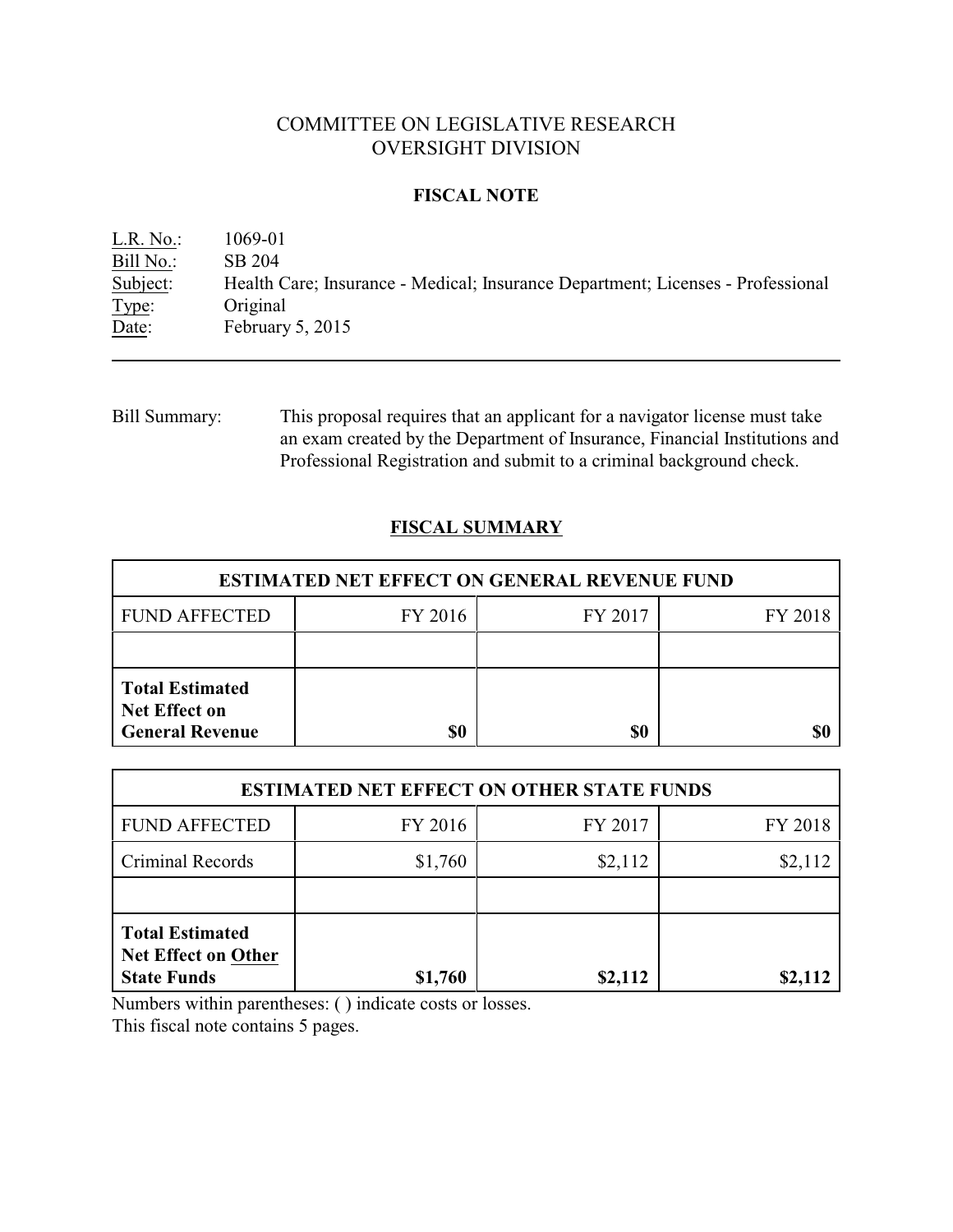L.R. No. 1069-01 Bill No. SB 204 Page 2 of 5 February 5, 2015

| <b>ESTIMATED NET EFFECT ON FEDERAL FUNDS</b>                        |         |         |         |  |
|---------------------------------------------------------------------|---------|---------|---------|--|
| <b>FUND AFFECTED</b>                                                | FY 2016 | FY 2017 | FY 2018 |  |
|                                                                     |         |         |         |  |
|                                                                     |         |         |         |  |
| <b>Total Estimated</b><br>Net Effect on All<br><b>Federal Funds</b> | \$0     | \$0     |         |  |

| <b>ESTIMATED NET EFFECT ON FULL TIME EQUIVALENT (FTE)</b>    |         |         |         |  |
|--------------------------------------------------------------|---------|---------|---------|--|
| <b>FUND AFFECTED</b>                                         | FY 2016 | FY 2017 | FY 2018 |  |
|                                                              |         |         |         |  |
|                                                              |         |         |         |  |
| <b>Total Estimated</b><br><b>Net Effect on</b><br><b>FTE</b> |         |         |         |  |

 $\Box$  Estimated Net Effect (expenditures or reduced revenues) expected to exceed \$100,000 in any of the three fiscal years after implementation of the act.

| <b>ESTIMATED NET EFFECT ON LOCAL FUNDS</b> |         |         |         |
|--------------------------------------------|---------|---------|---------|
| <b>FUND AFFECTED</b>                       | FY 2016 | FY 2017 | FY 2018 |
| <b>Local Government</b>                    | \$0     | \$0     | \$0     |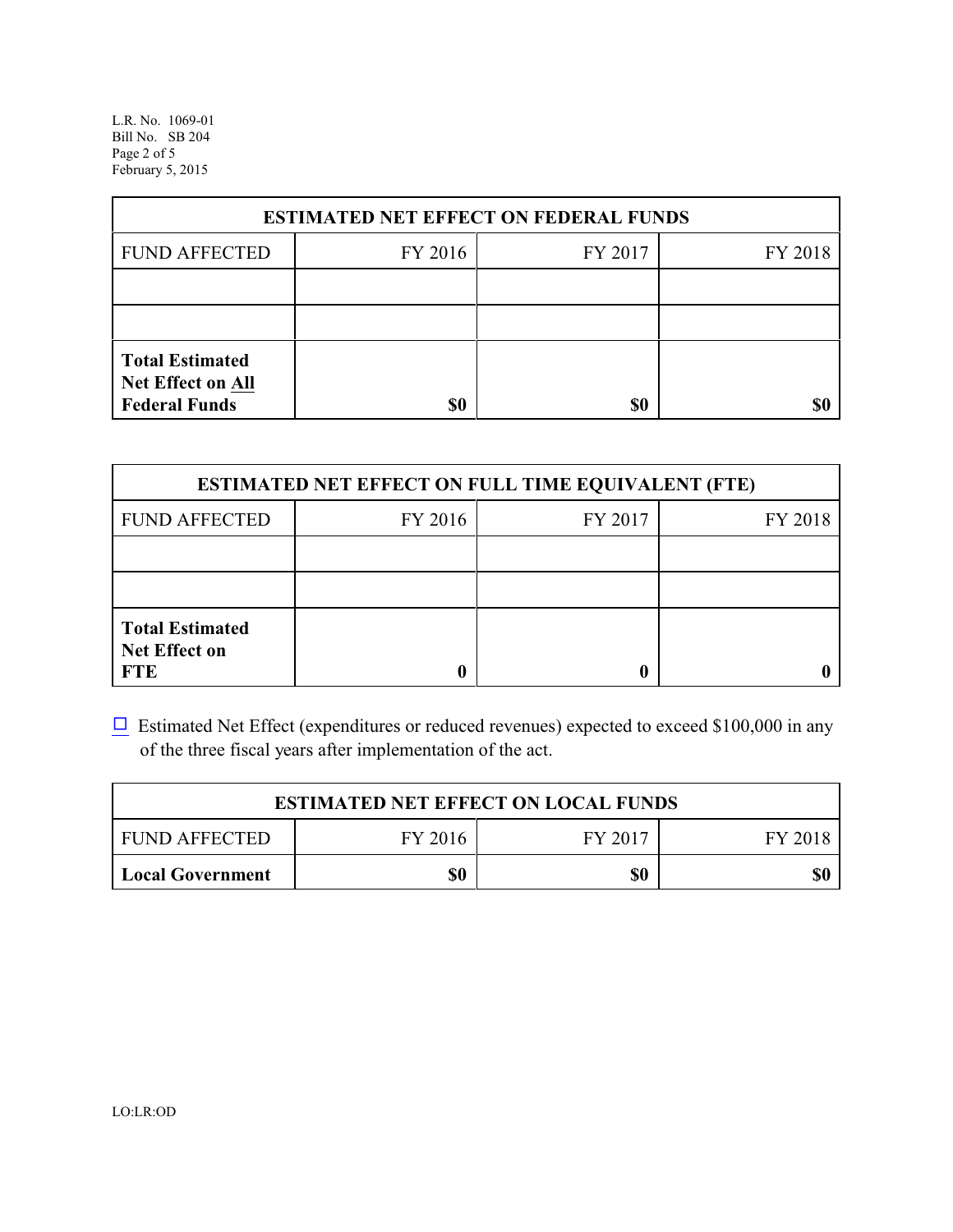L.R. No. 1069-01 Bill No. SB 204 Page 3 of 5 February 5, 2015

## **FISCAL ANALYSIS**

## ASSUMPTION

Officials from the **Department of Corrections**, the **Department of Insurance, Financial Institutions and Professional Registration (DIFP)**, the **Office of Prosecution Services (OPS)**, and the **Office of the State Courts Administrator** each assume the current proposal would not fiscally impact their respective agencies.

The **OPS** also states the creation of a new crime creates additional responsibilities for county prosecutors which may in turn result in additional costs which are difficult to determine.

For the purpose of this proposed legislation, officials at the **Office of State Public Defender (SPD)** cannot assume that existing staff will provide competent, effective representation for any new cases arising where indigent persons are charged with the proposed new crime of disclosing criminal record check information, a new Class A misdemeanor. The SPD is currently providing legal representation in caseloads in excess of recognized standards.

While the number of new cases may be too few or uncertain to request additional funding for this specific bill, the SPD will continue to request sufficient appropriations to provide competent and effective representation is all its cases where the right to counsel attaches.

Officials from the **Department of Public Safety - Missouri Highway Patrol** state that currently there are 799 individuals who are licensed as navigators with the DIFP. Following the passage of SB 262 in 2013, requiring the licensing of navigators, the DIFP has seen an overall decrease in the number of individuals applying for licensure. During the past six months, there has been an average of eight individuals applying for navigator licensure each month. Based on the average number of individuals applying for licensure over the past six months, the Criminal Justice Information Services Division (CJIS) estimates that an average of 96 individuals will submit a state and federal based criminal background check each year under this law.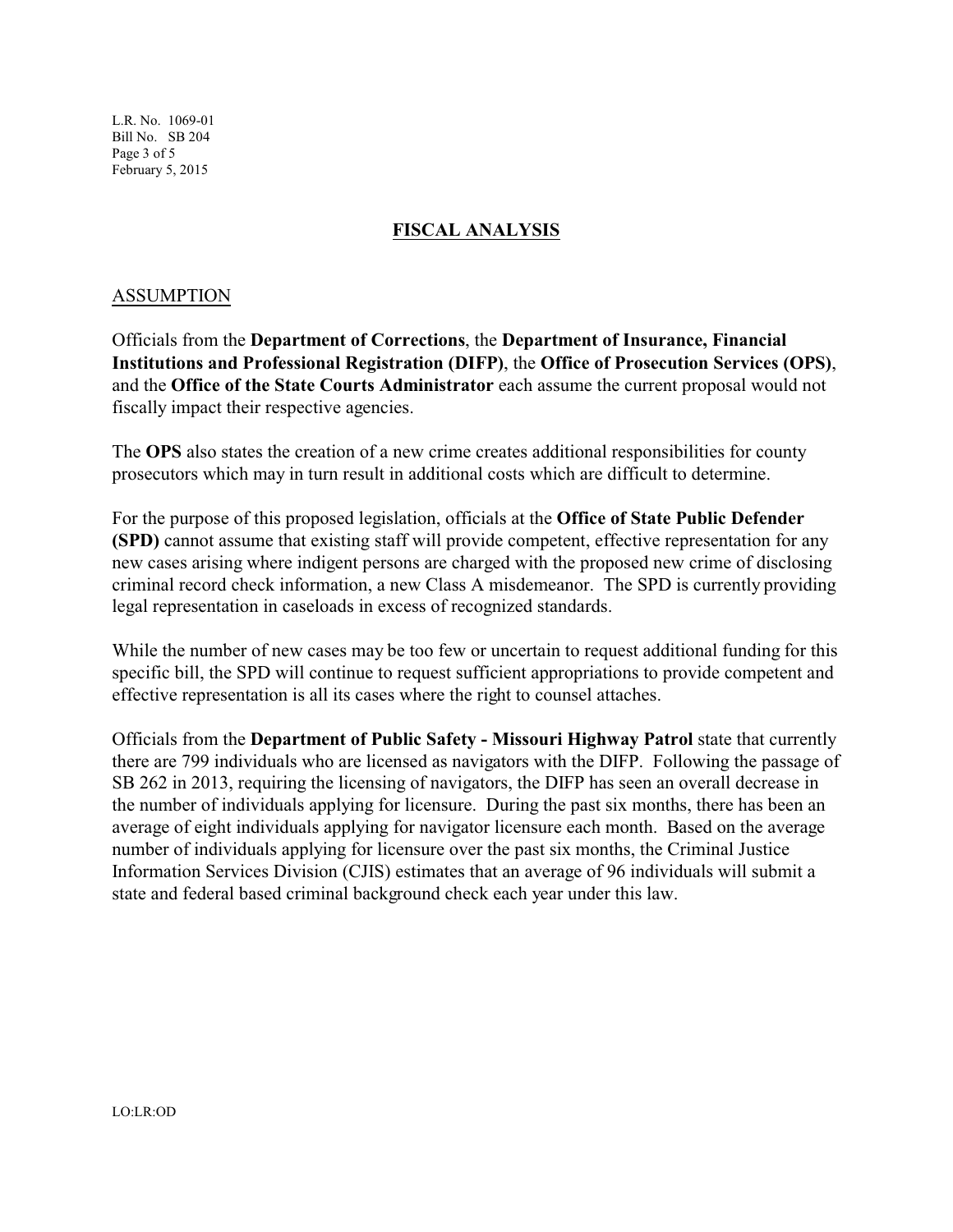L.R. No. 1069-01 Bill No. SB 204 Page 4 of 5 February 5, 2015

## ASSUMPTION (continued)

The charge for each background check processed is \$43.05. Twenty dollars for the state fingerprint check, \$14.75 for the federal check and an \$8.30 charge for the electronic fingerprint option used through a third-party vendor. Of this amount, the state retains the \$20 fee and \$2 of the federal charge for a pass-thru fee. The \$8.30 charge is paid directly to the vendor at the time application.

| Year | Revenue | Expense   | Net Effect |
|------|---------|-----------|------------|
| 2016 | \$2,780 | (\$1,020) | \$1,760    |
| 2017 | \$3,336 | (\$1,224) | \$2,112    |
| 2018 | \$3,336 | (\$1,224) | \$2,112    |

#### **This proposal could increase Total State Revenue.**

| FISCAL IMPACT - State Government                              | FY 2016<br>$(10 \text{ Mo.})$ | FY 2017        | FY 2018        |
|---------------------------------------------------------------|-------------------------------|----------------|----------------|
| <b>CRIMINAL RECORDS FUND</b>                                  |                               |                |                |
| Revenue - MHP<br>Federal Background Check Fee                 | \$2,780                       | \$3,336        | \$3,336        |
| Expense - MHP<br>Federal Background Check Cost                | (\$1,020)                     | (\$1,224)      | (\$1,224)      |
| <b>ESTIMATED NET EFFECT ON</b><br><b>CRIMINAL RECORD FUND</b> | \$1,760                       | <u>\$2,112</u> | <u>\$2,112</u> |
| FISCAL IMPACT - Local Government                              | FY 2016<br>$(10 \text{ Mo.})$ | FY 2017        | FY 2018        |
|                                                               | <u>\$0</u>                    | <u>\$0</u>     | <u>\$0</u>     |